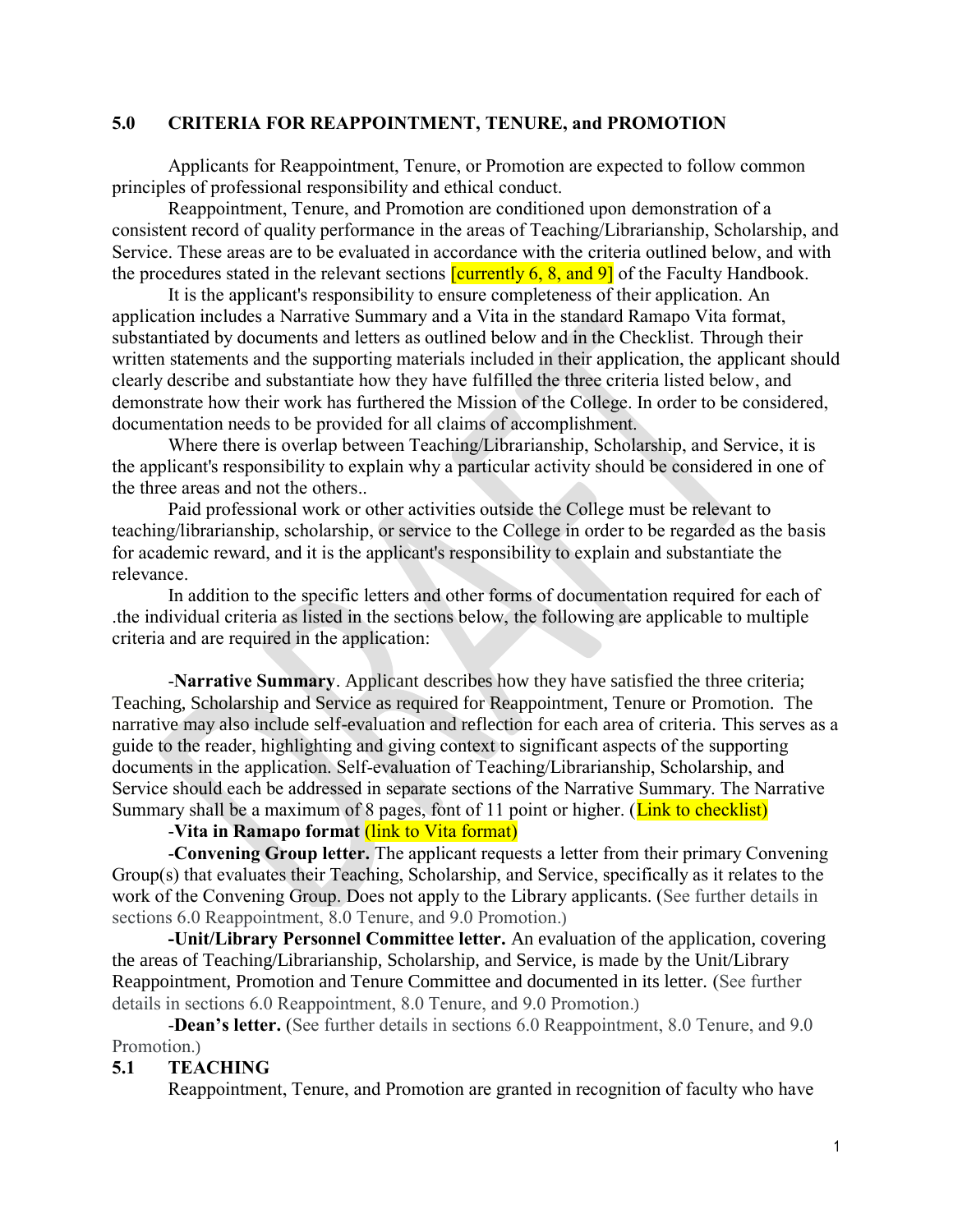demonstrated a continuous record of effective teaching consistent with their rank. Teaching is not confined to the classroom. It extends to formal and informal guidance, to advising, to mentoring both on and off campus, and to learning environments where the teacher may not be present such as independent studies and capstone projects. Teaching is evaluated in terms of instructor preparation and performance. It is recognized that even good teachers do not achieve success in all classes. Teaching is evaluated within a context of consistent overall performance. Consideration is given to the number and variety of courses taught, and to the teaching load balanced against other obligations such as service to the college. In the determination of teaching effectiveness, a trend must be substantiated by the results of more than one method of review.

### **Effective Teaching criteria:**

- 1. development of courses with clear goals consistent with program outcomes
- 2. mastery of current scholarship and pedagogy in one's field
- 3. ability to communicate instructions, course contents, and goals clearly
- 4. ability to adapt course objectives, expectations, and pedagogy to respond to student needs
- 5. ability to motivate students and to stimulate critical thinking
- 6. use of forms of evaluation that are fair and consistent with instructional objectives
- 7. creating a welcoming learning environment inclusive of diversity and free intellectual inquiry
- 8. being present and prepared for classes

**Effective Teaching is substantiated by** the applicant via the following required evidence to be included in the application:

1.Samples of syllabi and course materials

**-**Syllabi. A syllabus for each course taught at Ramapo College since hired (for Reappointment), or (for Tenure and Promotion) in the past five years. If the same course was taught in different semesters only one syllabus should be included unless a substantial change has been made. Reasons for any change may be explained in the selfevaluation.

-Course materials. This may include illustrative examples of tests, assignments, student work (with names redacted), lectures, etc., as determined by the applicant**.** Other evidence (as determined by the applicant) might also be included, such as, but not limited to, examples of lectures, curricular-based interactions with students (field trips, creative activities, faculty-student research, and so on), or participation in educational development activities.

2.Quantitative data from student opinion surveys. Applicants's Narrative Summary may include qualitative data from student surveys.

-For Reappointment, from the previous semesters to date at Ramapo.

-For Tenure and Promotion, from the past 5 years**.**

3.Class observation letters from peers and Dean a.Dean observations of teaching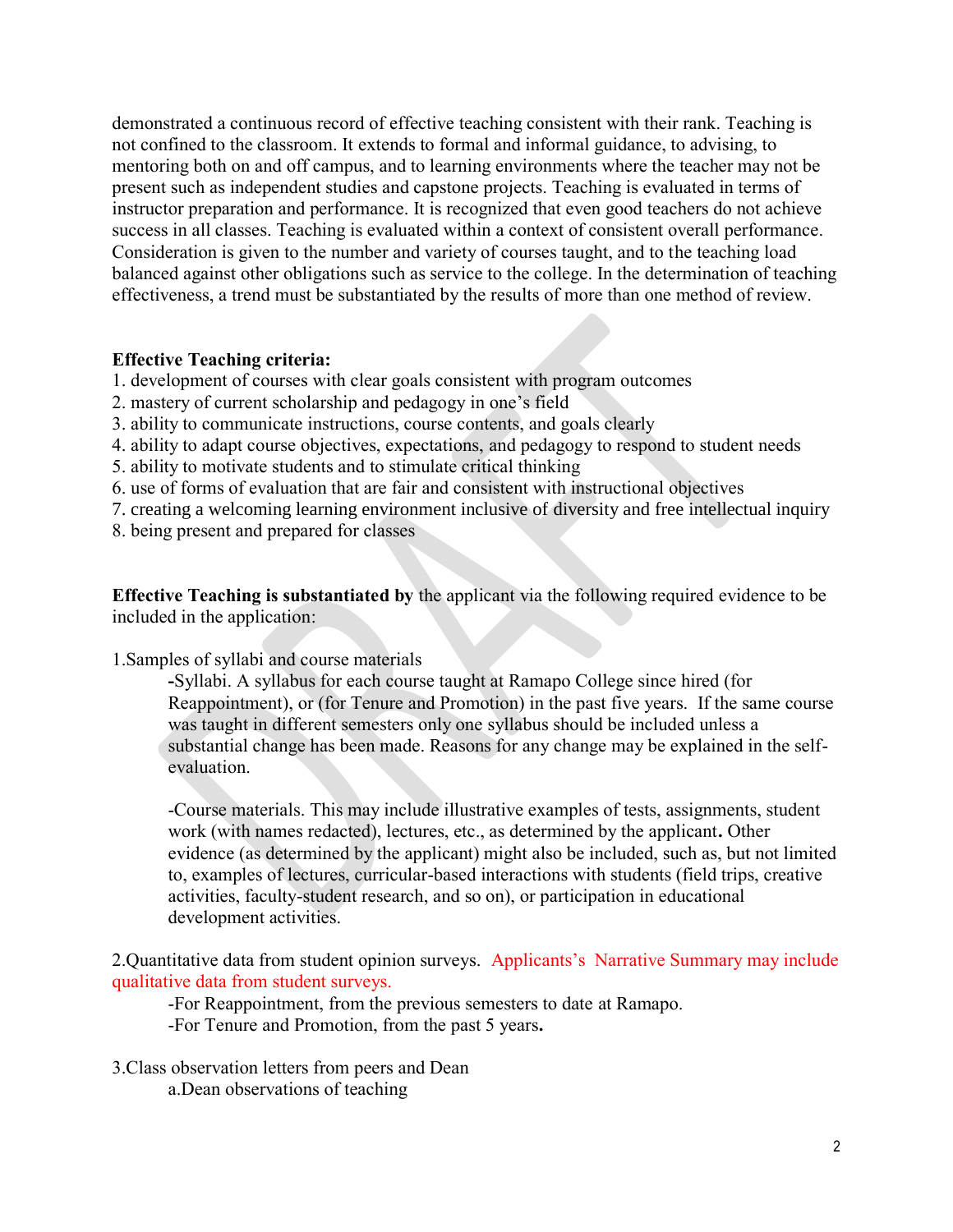-for Reappointment and Tenure, one per academic year.

-for Promotion, only one from the last two years.

b.Peer observations of teaching by faculty peers, including at least one from the primary convening group or field of expertise, and optimally by different peers and for a range of courses

-for Reappointments and for Tenure, one per semester for the first three years and thereafter only one per year in years 4, 5, 6.

-for Promotion, two dating from the last three years.

# **5.1a LIBRARIANSHIP**

Reappointment, Tenure, and Promotion are granted in recognition of library faculty who have demonstrated a continuous record of effective librarianship consistent with their rank. Library faculty have responsibilities for managing library resources, programs, and services. These duties may include but are not limited to Reference/Research Help, Circulation, Information Literacy, Interlibrary Loan, Collection Development, Government Documents, Assessment, Online Resources, Technical Services, Systems, Web Development, Archives, Serials, and Outreach. A statement of the library faculty's specific areas of responsibility will be made clear in the applicant's Narrative Summary.

### **Characteristics of Effective Librarians:**

They possess the requisite knowledge, skills, and attitudes enabling them to function effectively and collaboratively in a constantly changing library environment and to accomplish their responsibilities in conformance with these attributes.

They possess the knowledge of how good libraries in general, and academic libraries in particular, have functioned and are evolving, which requires actively seeking out new knowledge and skills, especially in their areas of responsibility, and then applying and sharing them.

Effective librarians are continuing learners -- continuing learning broadly construed, i.e., not only about their immediate areas of responsibility, and not only about current trends in academic librarianship.

Since the library serves the entire academic community, effective library faculty are responsive to the broader issues of concern to the academic community.

They communicate freely and frequently with other librarians and, where appropriate, teaching faculty and other library and college staff, regularly seeking input and help to solve problems encountered and proposing ways in which their job can better serve the library and the College.

Without jeopardizing core responsibilities, they are flexible in accommodating the needs of the Ramapo community.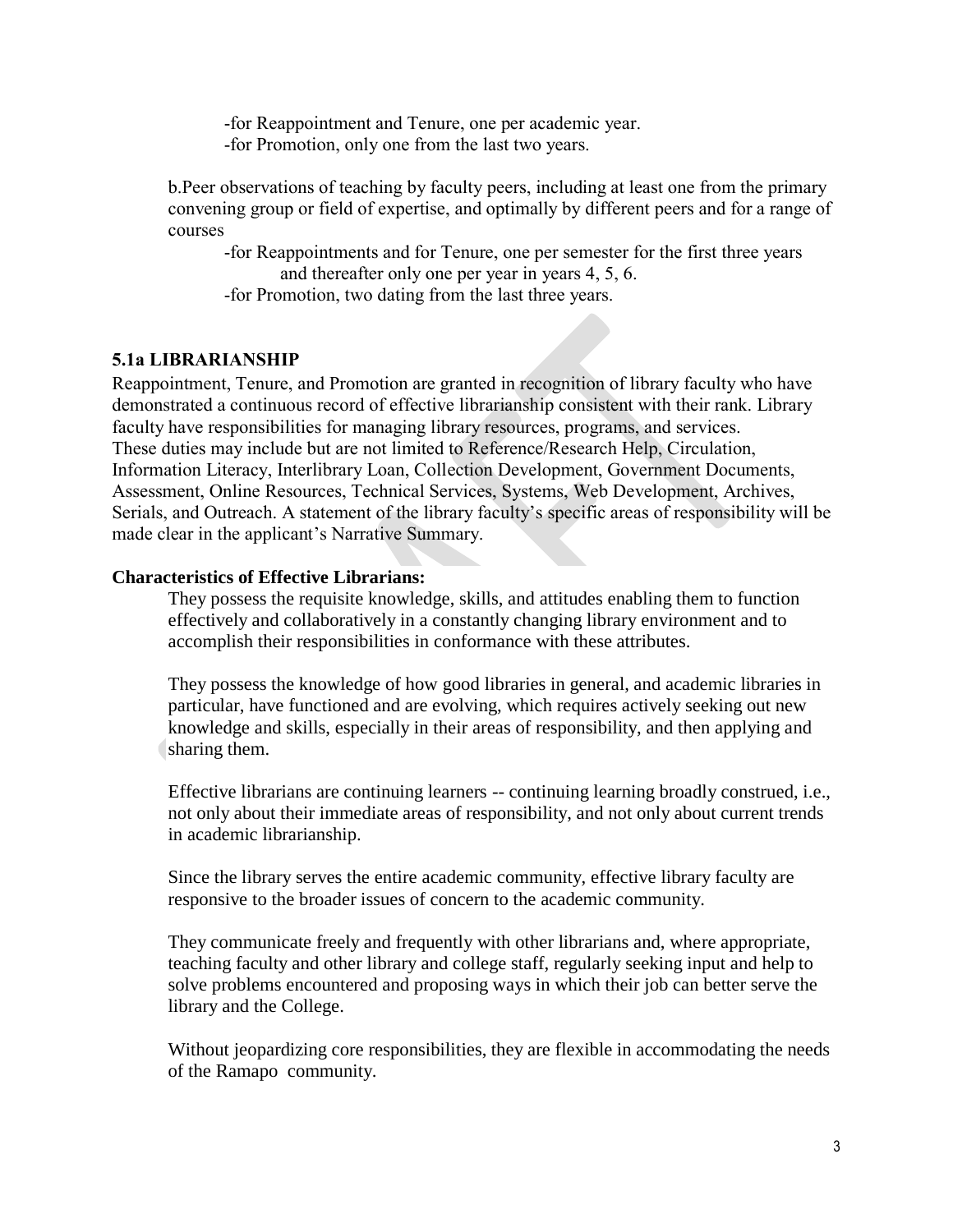They demonstrate proficiency and leadership in each of the major areas of their job description, or, when given a new assignment, steadily seek to achieve mastery.

In addition to performing their jobs well, library faculty are forward-thinkers, adaptable, and take initiative by energetically pursuing solutions and seeking to serve the library's mission actively and creatively.

# **Effective Librarianship Criteria:**

1.Advancement of the mission of the library and of the College in assigned areas of responsibility.

2.Keep abreast of current best practices in academic librarianship and of evolving trends in assigned areas of responsibility.

3.Demonstrate recognition of the interrelatedness of library functions internally and with the teaching and administrative missions of the College.

4.Support student success and lifelong learning, faculty teaching and research, with the flexibility to respond to and to accommodate everchanging informational needs of library users

5.Acquire and maintain current information resources that support the academic needs of the Ramapo community.

6.Create a welcoming environment for library patrons inclusive of diversity and free intellectual inquiry.

7.Set priorities appropriately and organize tasks, responsibilities, and commitments. 8.Professionalism and timely response in performance of one's duties and responsibilities.

**Effective Librarianship is substantiated** via the following instruments below. Since library faculty perform in different capacities, not all the instruments described below may be applicable to every position:

1.Samples of work within specialized activity including, but not limited to:

-Authored policy, procedures, plans, and proposals in assigned areas of responsibility -Reports on annual activity, initiatives, and projects in assigned areas of responsibility. -Statistical data and analysis including assessment of the outcomes of library services in assigned areas of responsibility.

-Library resource guides, subject guides, etc.

-Informational and outreach materials from programs, workshops, and events in assigned areas of responsibility.

-Other evidence as determined by applicant may also be included

2.Information Literacy librarians develop sessions with clear goals consistent with Information Literacy program outcomes. Evidence of this may include, but is not limited to:

-Online guides for Information Literacy classes

-Additional supplemental teaching materials

-Course activities/exercises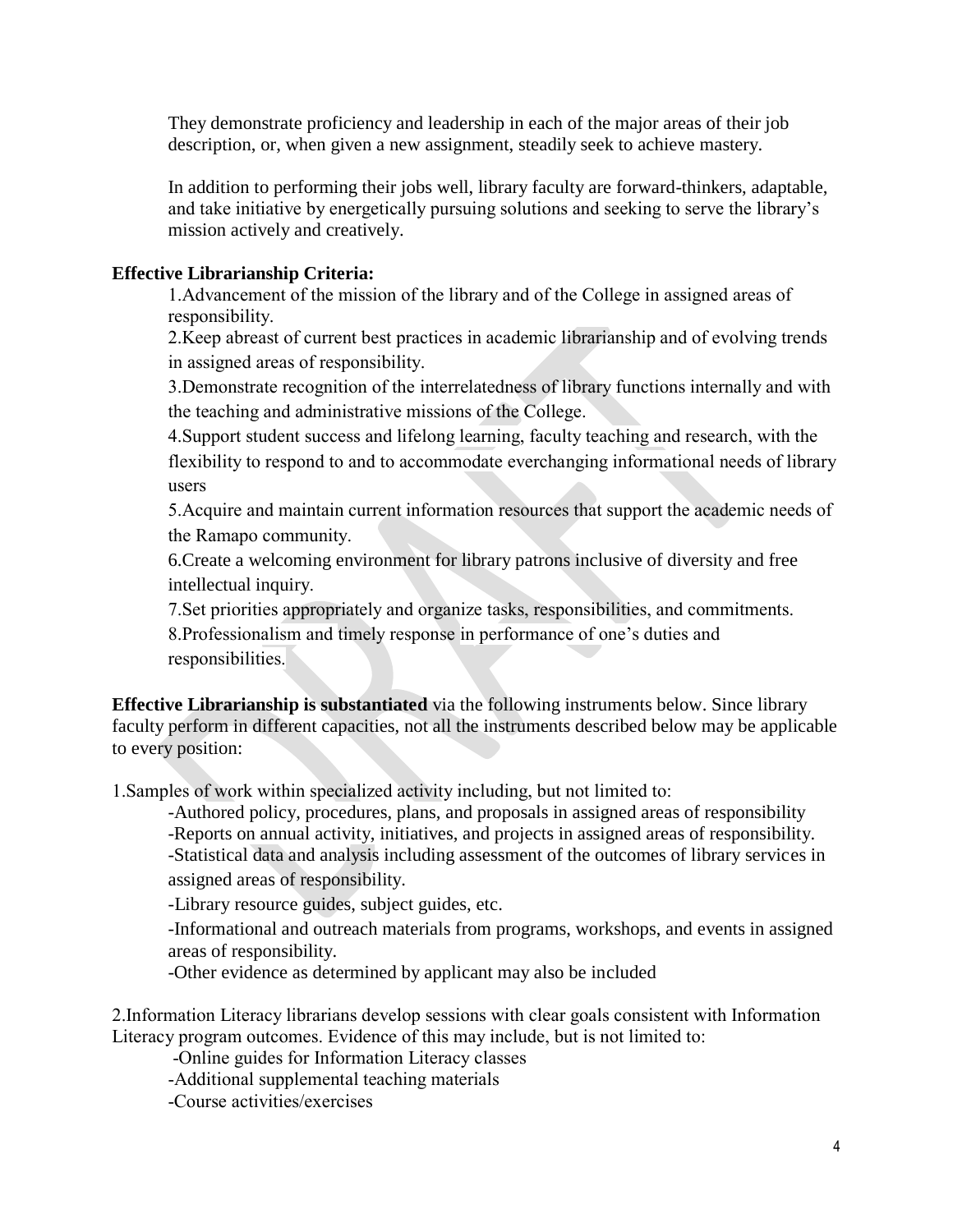-Instructional videos and tutorials

3.Observation/Evaluation Letters from Dean and Peers

a.(*For librarians who teach Information Literacy classes)*

*-*Dean observations of teaching

-One per academic year for Reappointment and Tenure.

-One from the last two years for Promotion.

-Peer observations of teaching by faculty peers including at least one from the Library Convening Group and optimally by different peers

> -For Reappointments and for Tenure, one per semester for the first three years, and thereafter only one per year in years 4, 5, 6. -For Promotion, two dating from the last three years.

b.(*For librarians with other primary responsibilities*): Evaluation letters based on an aspect of their job/duties performed.

-Dean evaluation letter

-One per academic year for Reappointment and Tenure. -One from the last two years for Promotion.

-Peer evaluation letters by faculty peers including at least one from the Library Convening Group and optimally by different peers

> -For Reappointments and for Tenure, one per semester for the first three years, and thereafter only one per year in years 4, 5, 6. -For Promotion, two dating from the last three years.

## **5.2 SCHOLARSHIP**

A lively academic atmosphere is essential for quality education. Such an atmosphere is best sustained by a faculty actively engaged in traditional and nontraditional activities that contribute to or expand existing bodies of knowledge, create works of art, improve the pedagogy and scholarship of teaching and learning, and apply professional expertise to solve community problems. Scholarship is enumerated in the Vita, contextualized in the Narrative Summary, and substantiated by documentation and peer letters.

Applicants for Reappointment must demonstrate a consistent record of scholarship since the last reappointment action, and future promise may be considered.

Applicants for Tenure must demonstrate a consistent and strong record of scholarship over the last six years, and future promise may be considered.

Applicants for promotion to Associate Professor must demonstrate a record of quality performance in relation to Teaching/Librarianship, Scholarship, and Service. Future promise may be considered.

Applicants for promotion to Full Professor must demonstrate a consistent record of mature levels of accomplishment in Teaching/Librarianship, Scholarship, and Service, with particular emphasis on the last five years. Future promise shall not be considered.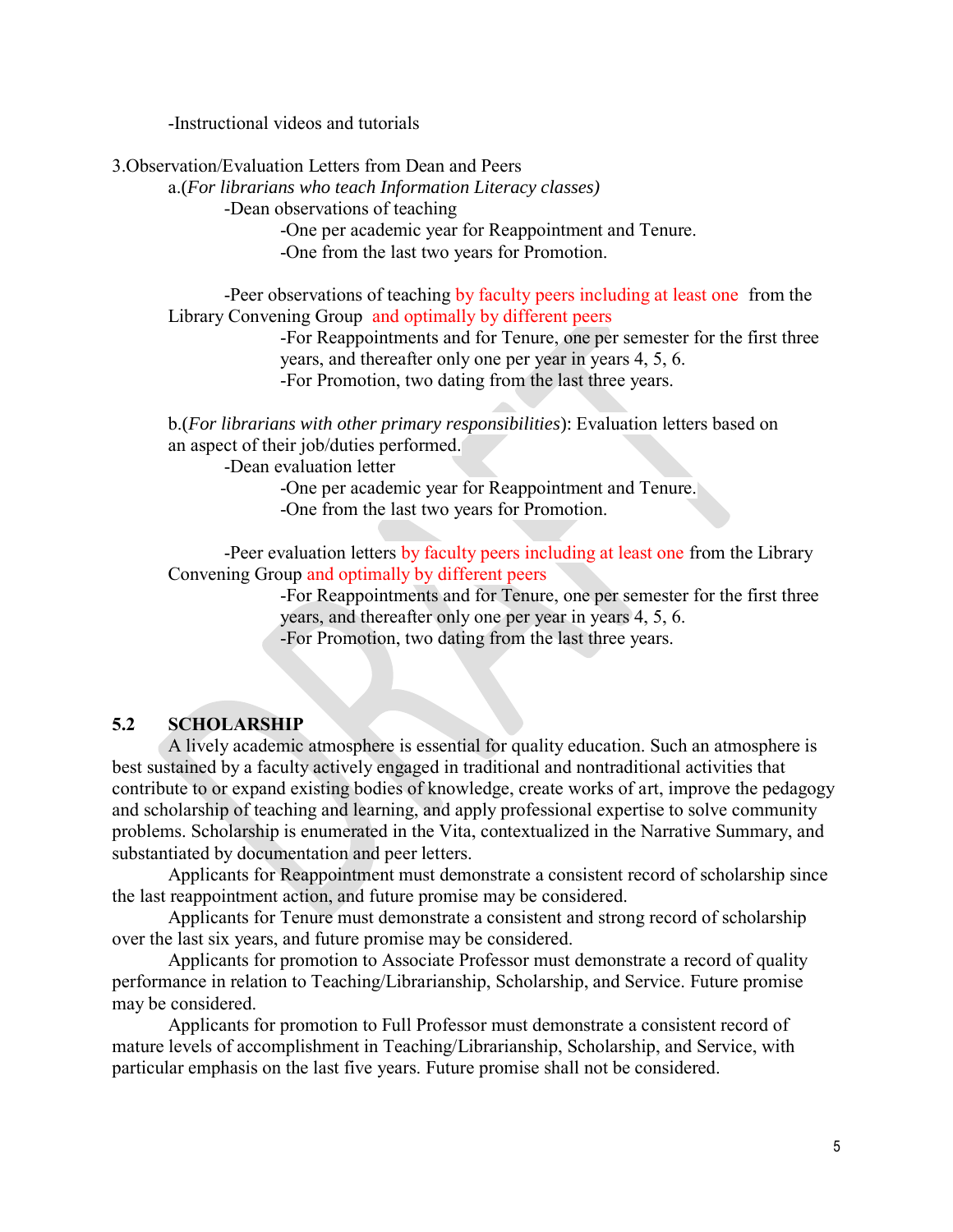The range of types of products of scholarship may include, but are not limited to:

1. Traditional Scholarship: Written publications of original works, including scholarly articles, books, chapters in books, monographs, ethnographies or interdisciplinary projects; curated exhibitions, translations, transcriptions, interpretations, adaptations, and invited talks; field work and archival research.

2. Creative Activity: Creation, presentation, and performance of works appropriate to the faculty member's discipline(s) or of an interdisciplinary nature.

3. Scholarship of Teaching and Learning: Community-based research that contributes to the public good and yields artifacts of public and intellectual value, often within the field of education and pedagogy in the faculty member's discipline(s) or of an interdisciplinary nature. This type of scholarship should result in work that is communicated publicly such as curriculum development, analysis, and outcomes assessment.

4. Completion of additional degrees where relevant to the applicant's teaching and scholarly expertise.

- 5. Application of scholarly expertise to community problems and projects, and application of scholarly expertise in private consulting.
- 6. Grant or fellowship awards for research, creative activity, or other types of scholarship.

# **The specific criteria for Scholarship are defined at the Unit level**.

The definition and ranking for different products of scholarship is primarily the responsibility and purview of the Units. Each Unit determines what constitutes Scholarship for its members according to its own expertise and following generally accepted principles established by the relevant professional organizations in each field. A document outlining what constitutes Scholarship and the general standards for ranking should be created and retained by each Unit and used as a reference by the Reappointment, Tenure, and Promotions committees when evaluating applicants. A current version of this document should be shared with the Provost and with Employee Relations, and made available to the Reappointment, Promotion and Tenure Committees as a guide for their deliberations.

It is recommended that these general criteria be updated every five years by each Unit to accommodate changes in technology and the publishing market.

**In addition to the criteria established by the Units, scholarship is evaluated** overall in terms of individual scholarly growth, contribution to one's discipline(s), recognition by the profession, and benefit to the Ramapo College mission. Work that is peer reviewed or more substantial in scale will rank higher. Work receiving greater recognition or having greater demonstrable impact on society will rank higher. Since work in nontraditional fields is often hybrid, collaborative, or interdisciplinary in nature, these contexts, including the applicant's role in the project, should be clearly articulated by the applicant and carefully considered by the Unit committee when evaluating scholarship.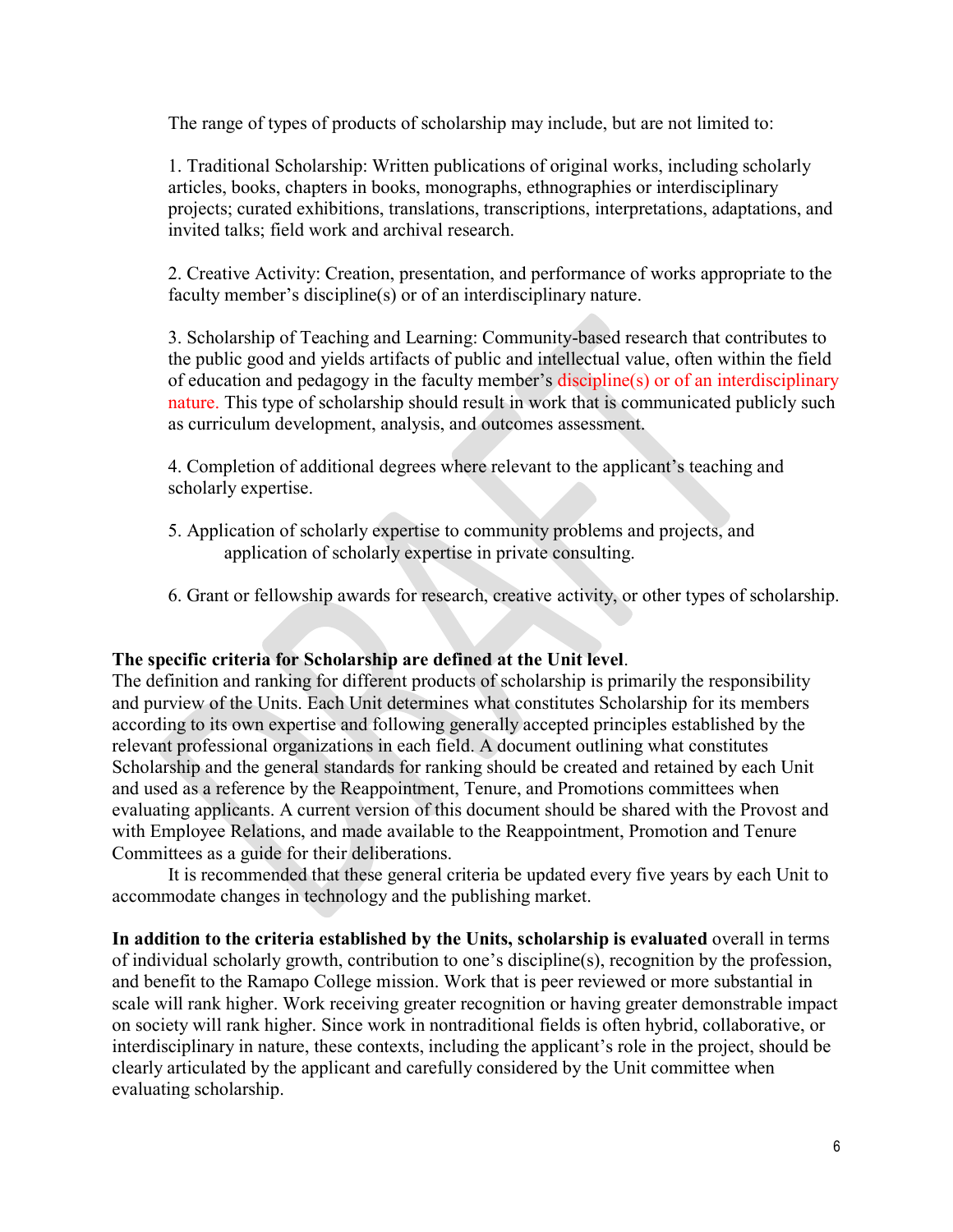The importance, originality, and scope of the applicant's works may be substantiated via examples of critical reviews and citations, and via honors, awards, or grants given the works.

For all co-authored, collaborative, and other hybrid projects applicants must state clearly the nature and extent of their role in the collaboration both in the Vita and in their Narrative Summary. For juried works the level of competitiveness should likewise be articulated and documented by the applicant. Peer reviewed and invited works must be differentiated from nonpeer reviewed and volunteered works.

When including grant awards for individual research as a form of Scholarship in the Vita, applicants should identify the sponsoring agency, describe the nature of the grant obtained, the extent to which the process was competitive,the duration of the grant, the applicant's role in the proposed project if it is collaborative, the dollar amount of the grant, and whether the applicant was the lead author of multi-author grants.

**For library faculty**, Scholarship comprises all the items listed above, and includes the preparation for, and the creation and development of, specific library services, both public (such as library literacy instruction and web page construction) and behind-the-scenes (such as collection development and online catalog enhancement).

**Scholarship is substantiated by the applicant** via the following required documents to be included in the application:

- **1. For all Scholarship cited in the Vita, supporting evidence must be given via**:
	- -copies or images of works
	- -flyers, conference brochures, or other public notices
	- -official letters detailing honors, awards, or grants
	- -published reviews
	- -official letters of invitation and thank you notes from sponsors -or other relevant documentation

## **2. For Promotion and Tenure only, three (3) external letters. (link to Checklists for** Tenure and Promotion and Sections 8.0 and 9.0)

For Promotion and Tenure only, the applicant provides the Unit Personnel Committee with a list of five (5) names of peers in their field to be contacted as letter writers, indicating their top 3 choices and 2 alternates. In the case more recommenders are needed, the applicant will supply further names. The Vita and Narrative Summary will be sent to those who agree to write a letter of support. Examples of scholarship as listed on the Vita will be made available upon request. The letters should **primarily** address the applicant's profile in their field and the importance, originality, and scope of the applicant's scholarship. External reviewers may also address teaching, (ie. the applicant has served in that role at the reviewer's institution) as well as service to the field of expertise.

#### **5.3 SERVICE**

Service to the College is required for Reappointment, Tenure, and Promotion. Teaching Faculty and Librarians' contributions in support of the college community are expected to increase concomitantly with the institution's commitment to the individual. They are expected to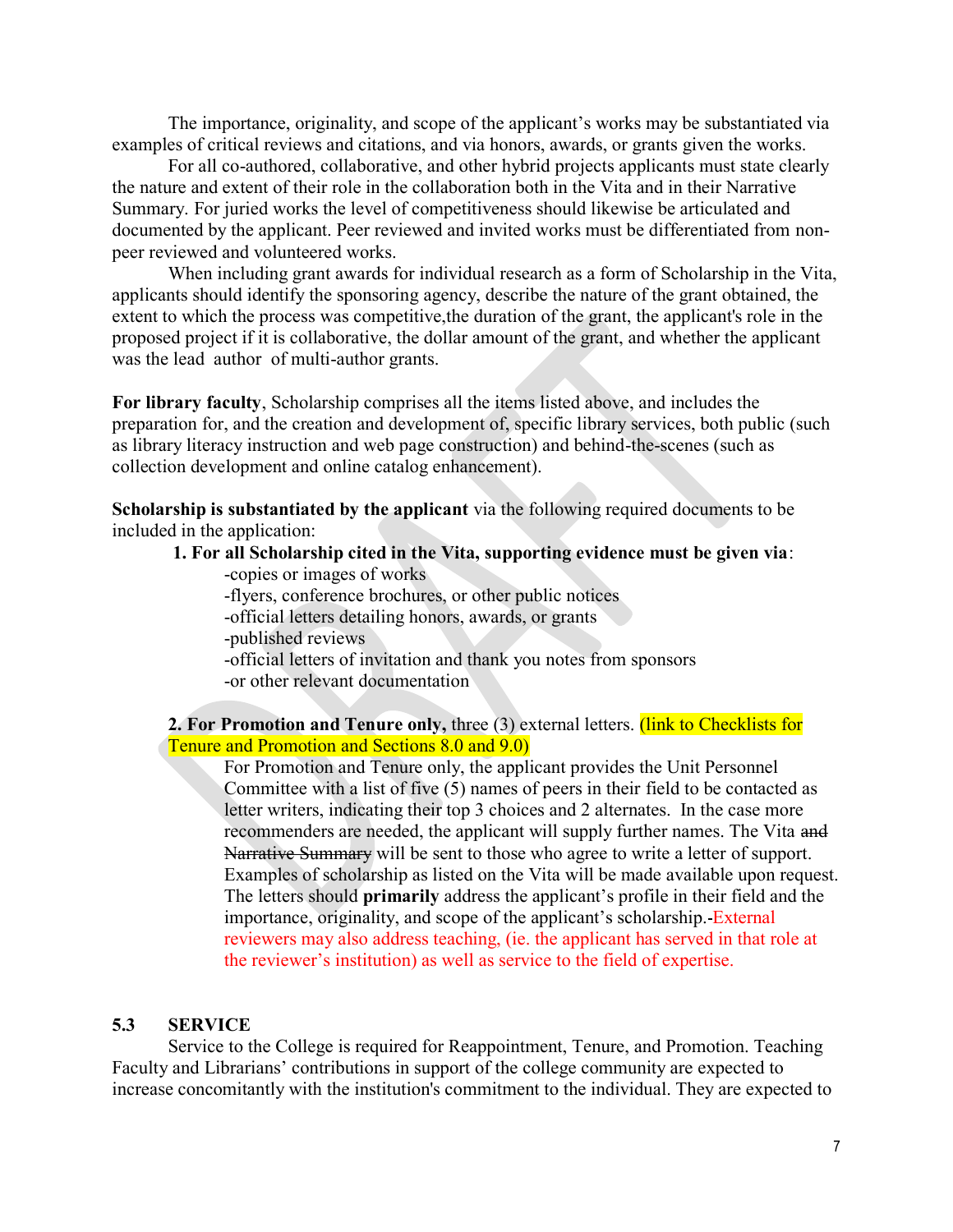undertake more significant responsibilities once they have earned tenure. Prior to tenure, Teaching Faculty and Librarians should shoulder an equitable portion of the responsibilities in their convening groups and units and may, depending on their interests and other obligations, also engage in all-college opportunities and events.

Teaching Faculty and Librarians should actively seek opportunities for service and Deans should apportion service equitably with consideration to the relative rank, needs, and workload of the individuals.

**Service is defined** as activities in support of the mission and strategic goals of the College that do not fall within the domains of Teaching or Scholarship, including but not limited to governance, student engagement, academics, campus life, and institutional support. Examples of service include, but are not limited to: participation in committee work at the Convening Group, Unit, and All-College levels; acting in an advisory capacity to College organizations; initiating, organizing, or engaging in special projects; and grant raising for College initiatives.

Service to the broader Community is not required but will be considered for Reappointment, Tenure, and Promotion. Contributing to one's academic discipline by participating in professional associations in an administrative or leadership capacity, or by serving as a peer reviewer for publications or grants committees is a significant form of Service.

Service to Community also refers to developing College programs that respond to genuine community need, and to activities that promote substantial community participation in College programs. It also entails participation in traditional forms of community service, in governmental organizations, and in consulting capacities in such organizations when it can be demonstrated how this is relevant to one's work at the College.

**Service is enumerated in the Vita**, contextualized in the Narrative Summary, and substantiated by the applicant via documentation and peer letters. In their Vita and in their Narrative Summary applicants must clearly state their role and level of participation on committees or projects considered as Service, and they must articulate how any non-traditional contributions to the College may qualify as Service.

In the Vita, and in the Narrative Summary, all forms of "compensated Service" must be clearly distinguished from uncompensated Service. The terms of any such compensation and the expectations of the position must be stated, including monetary or course release amounts and whether student or administrative assistance was included.

Applicants who once held administrative positions and who wish to claim Service made during their term of administrative office must provide descriptions of their contractual responsibilities. Only those service contributions to College and Community that were not a part of regular job responsibilities can be considered for promotion.

**Service is evaluated** in terms of the level and amount appropriate to the applicant's appointment status. Service assignments for Faculty and Librarians should thus be made that are appropriate to their rank. Expectations before Tenure shall be set at a more exploratory or participatory level and should include a range encompassing Convening Group, Unit, and all-College activities. Post-Tenure faculty are expected to serve in more of a leadership and organizational capacity. Expectations for levels of Service increase for those granted Tenure or Promotion.

**Service is substantiated** by the applicant via: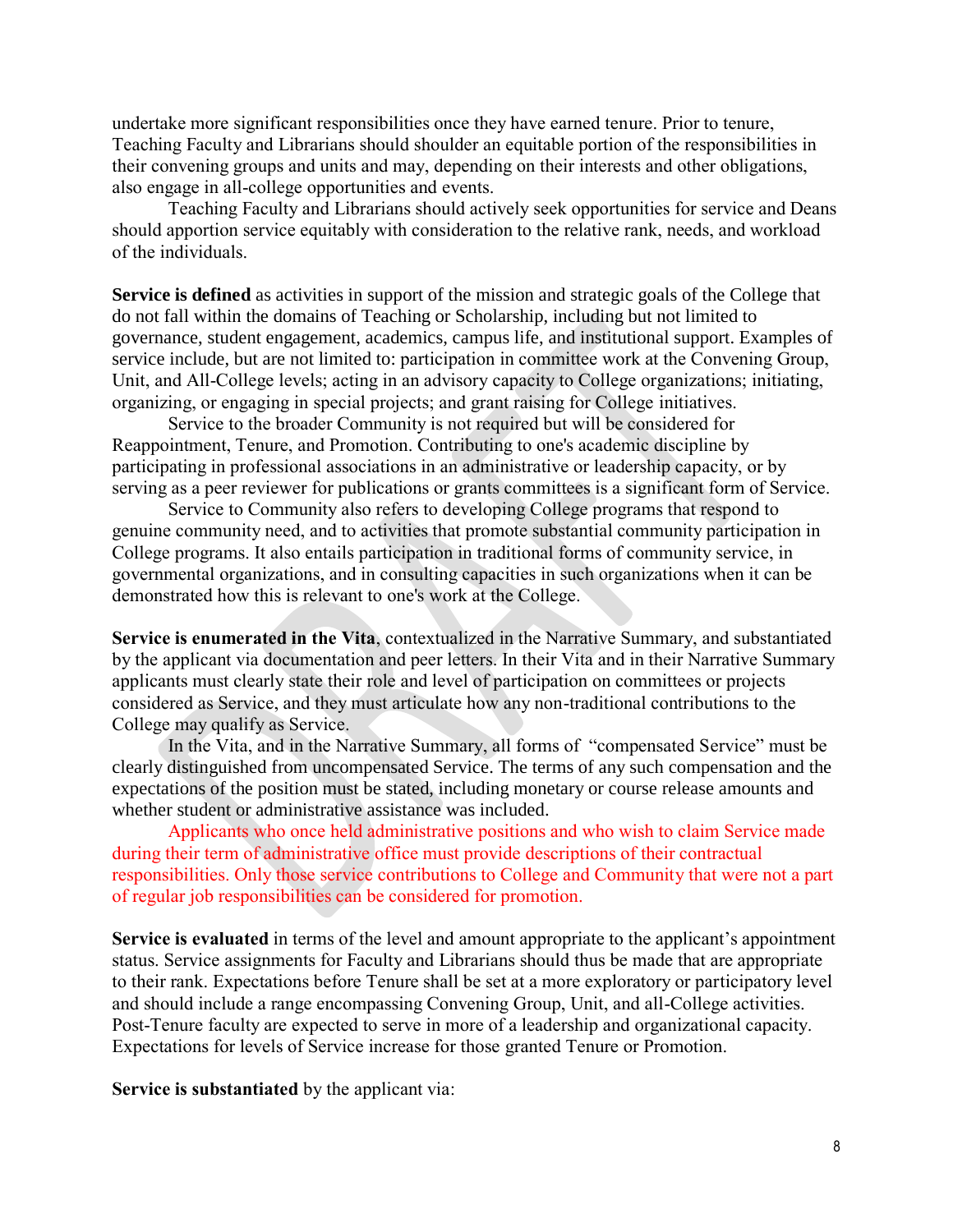1. **Artifacts** including committee reports, event programs, and other relevant forms of documentation that speak directly to the applicant's service contribution.

2. **For Promotion and Tenure only**, **twothree (32) internal letters** of support sourced by the applicant from individual Ramapo colleagues should be included. These letters should date from the past year. These letters should be from peers and speak to the substance of significant contributions on committees, task forces, and other servicerelated activities as observed first hand.

#### **5.3x Other letters of support:**

**Two (2) additional letters of support from colleagues currently at Ramapo College are required. These letters may speak to any one or more of the three areas of criteria; teaching, scholarship, service.**

#### **5.4 Criteria specific to Reappointment**

Applicants for reappointment shall have earned a doctorate or other appropriate terminal degree from an accredited institution in an appropriate field of study. Reappointment is granted to faculty who demonstrate effective and competent teaching, an active scholarly life, and participate in service at the convening group, unit, and all-college levels, as appropriate for the reappointment level. Evidence of progression, as stated in convening group letters, is considered. Future promise in all three areas is also considered throughout the reappointment process.

#### **5.5 Criteria specific to Tenure**

Tenure is granted to faculty who have demonstrated effective and competent Teaching skills throughout their probationary period, have a record of quality Scholarship and an active scholarly life, and a record of quality performance in relation to Service. Future promise may also be considered. Applicants for Tenure shall have earned a doctorate or other appropriate terminal degree from an accredited institution in an appropriate field of study and have at least five years of professional experience. The State recognizes that individuals may present qualifications as to education and experience that their peers will recommend to the Board of Trustees for approval to be the equivalent of the above qualifications although not corresponding to the letter.

#### **5.6 Criteria specific to Promotion to Associate Professor (or Equivalent Librarian Rank)**

Associate Professors shall have earned a doctorate or other appropriate terminal degree from an accredited institution in an appropriate field of study and have at least five years of professional experience. The State recognizes that individuals may present qualifications as to education and experience that their peers will recommend to the Board of Trustees for approval to be the equivalent of the above qualifications although not corresponding to the letter.

Applicants shall have demonstrated a record of quality performance in relation to